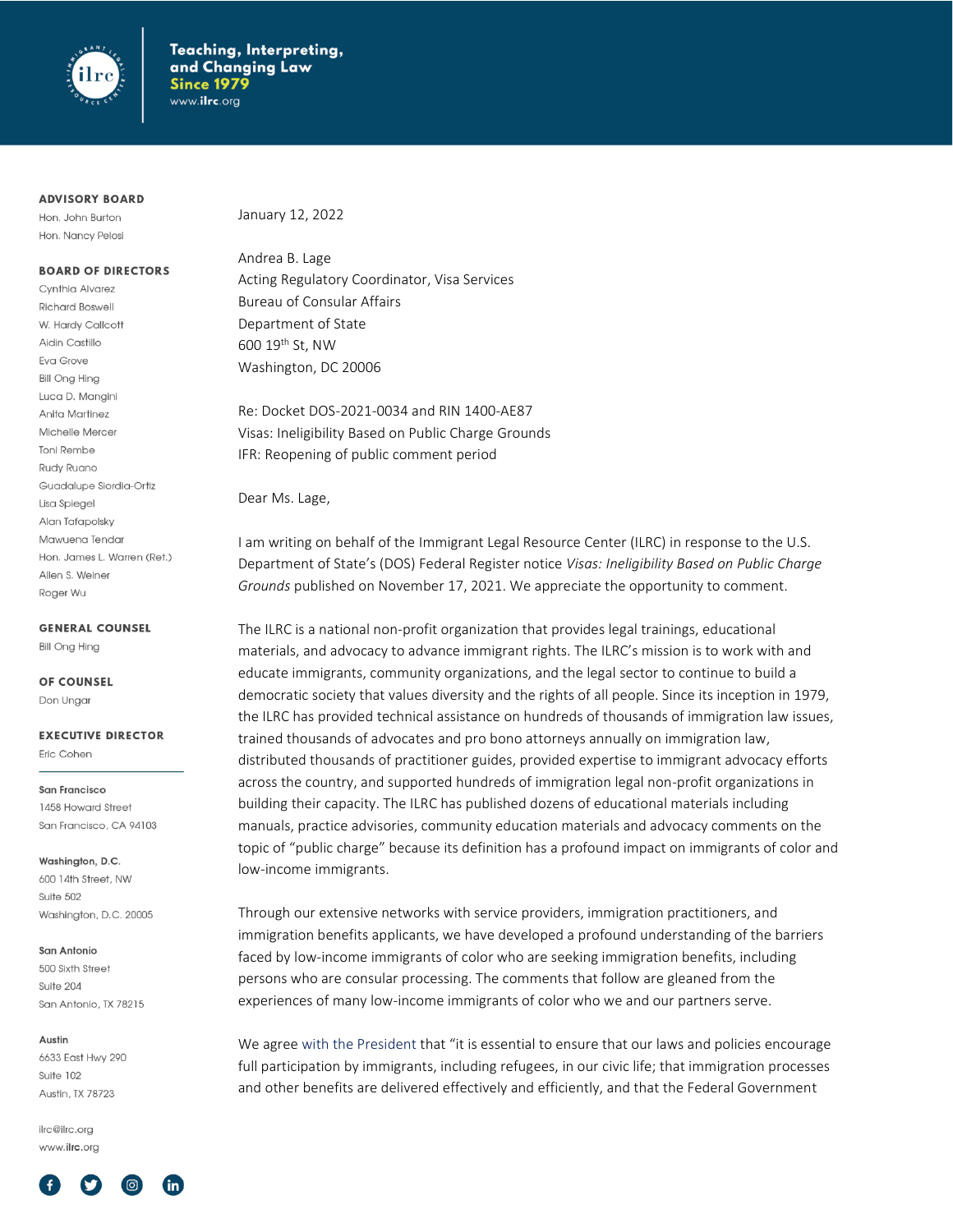eliminates sources of fear and other barriers that prevent immigrants from accessing government services available to them."<sup>1</sup>

The government benefits immigrants may be eligible for should not be linked to the negative public charge definition in DOS's October 11, 2019 Interim Final Rule (DOS's 2019 public charge rule). The benefits represent our country's policy choices about how to help all workers and families succeed. The Administration has clearly stated that policies or rules that discourage full participation by immigrants should be eliminated. Therefore, DOS's 2019 public charge rule should be removed from the Code of Federal Regulations (C.F.R.).

We believe that our immigration laws should not discourage immigrants and their family members from seeking health care, nutrition, or housing benefits for which they are eligible, particularly during a time of a pandemic that disproportionately impacts immigrants.

## We recommend that DOS comply with Executive Orders by removing the text of DOS's 2019 public charge rule from the C.F.R. and restoring the longstanding regulatory text that appeared prior to the 2019 rule.

We suggest restoring the regulatory text that existed prior to the 2019 rule because 1) the Administration has clearly stated that policies that discourage immigrant participation should be eliminated; 2) the chilling effect of the 2019 Trump public charge policy persists, and the current DOS policy is confusing for immigrants and their family members; 3) the regulations prior to DOS's 2019 public charge rule set out a clear policy that was in use for decades; and 4) DOS's 2019 public charge rule is discriminatory and virtually identical to the DHS's 2019 public charge rule which was found to be unlawful, was vacated by a federal court, and was withdrawn from the federal rules.

# 1. Remove the DOS's 2019 public charge rule because it contradicts the President's Executive Orders.

The President's Executive Orders state that the government's goal is to restore faith in our legal immigration systems and to strengthen integration and inclusion. One order specifically calls on the government to reduce barriers posed by public charge policies that have caused fear and confusion in immigrant communities.<sup>2</sup>

The DOS's public charge changes to the 2018 Foreign Affairs Manual (FAM) and to 2019 regulations sent the message to prospective immigrants that government programs were to be avoided at all costs, because if people availed themselves of benefits even though they qualified for them, it would be judged negatively against them at the time they tried to immigrate. Policies which discourage immigrants from seeking health benefits during a pandemic are not in compliance with the Administration's mandates. To comply with the Executive Order, DOS's 2019 public charge rule should be removed from the Federal Register.

## 2. Remove the DOS's 2019 public charge rule from the Federal Register because the chilling effect of the Trump public charge policy persists, creating hardships for immigrants during an era of pandemic.

The effect of DOS's 2019 public charge rule is not limited to potential immigrant visa applicants living abroad. Some people currently living in the United States must leave the country and undergo processing abroad to receive an immigrant visa, and their application would be subject to DOS's 2019 public charge rule. In addition, family members in the United States may fear that if a family member here uses a benefit, it will affect the immigrant visa application of the applicant family member who must travel abroad for processing. Given the substantial number of families and households with members of different immigration statuses, it is often difficult to understand who may be penalized by the rule.

The current DOS policies confuse immigrants and their families, causing them to avoid accessing health care during the COVID-19 pandemic. Although DOS's 2019 public charge rule is enjoined by a preliminary injunction, it remains

<sup>1</sup> The White House, *Executive Order on Restoring Faith in Our Legal Immigration Systems and Strengthening Integration and Inclusion Efforts for New Americans* (Feb. 2, 2021).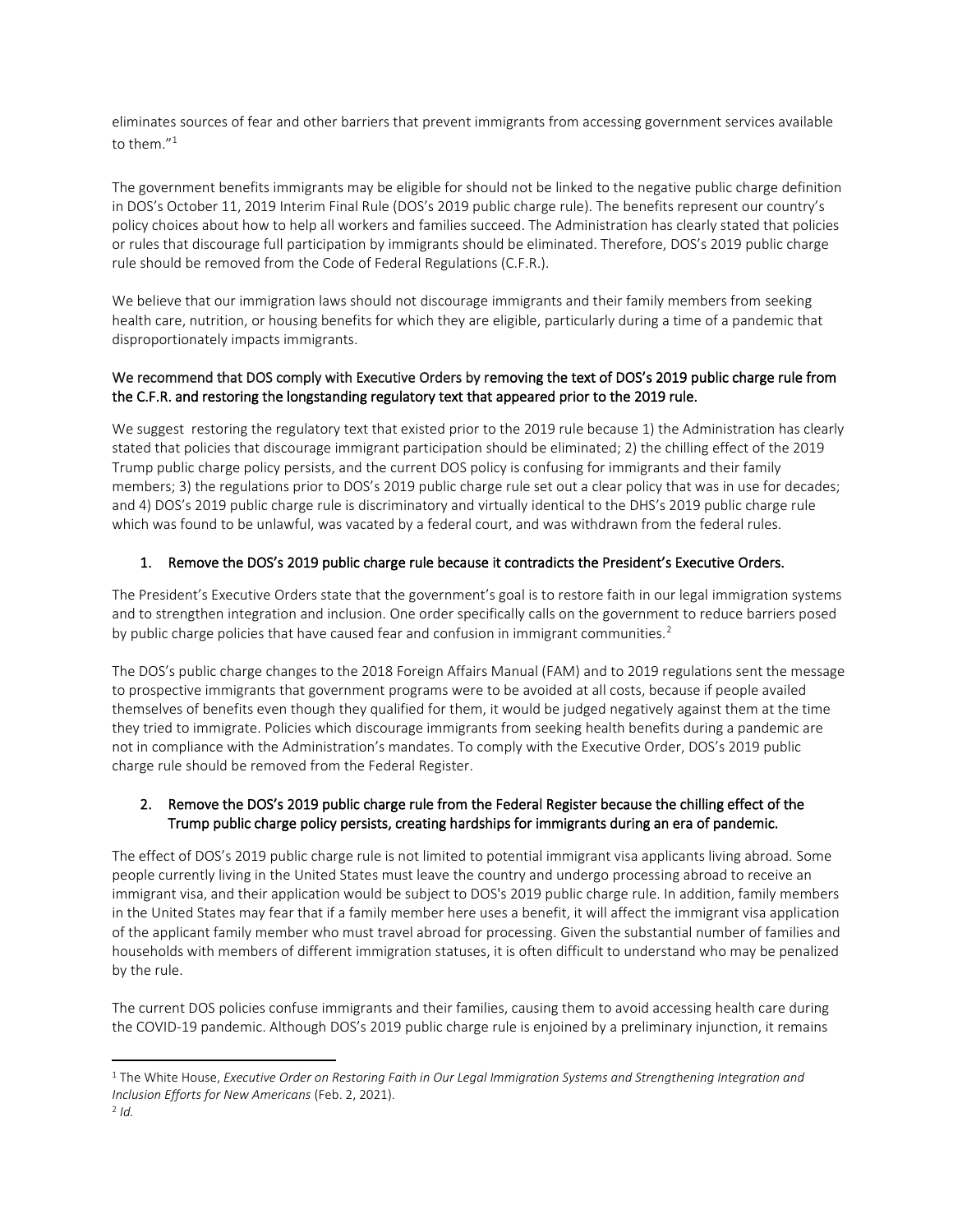DOS's official policy because it is still codified in the Federal Register. This fear of accessing services and benefits has continued in our nation's second year of the COVID-19 pandemic. In order to send a clear message, DOS needs to remove its 2019 rule from the Federal Register.

On March 15, 2021, DOS revised the Foreign Affairs Manual (FAM) to align with the INS's (now USCIS's)1999 Field Guidance ("1999 Field Guidance") on public charge, which is the operating policy for DHS as well. Having a policy in practice that is different than the one that is published in the federal rules is confusing for immigrants and their families, as well as for immigration attorneys, benefit-granting agencies, and others who advise immigrants. While DOS's 2019 public charge rule remains in the Federal Register, it is in conflict with both the 2021 FAM and the 1999 Field Guidance.

### 3. Restore the 22 C.F.R. 40.41 (2018) regulations that were in place prior to DOS's 2019 public charge rule, which provided a clear policy and also promoted administrative efficiency.

For almost 20 years before DOS amended the FAM on January 3, 2018, the DOS's public charge policy and practice was clear. In practice, consular officials relied on the National Visa Center (NVC) to conduct a technical review to determine whether an affidavit of support form was complete. The consular officer then decided in a brief interview whether the individual was admissible. That decision was largely based on an adequate affidavit of support that had been pre-screened by NVC. Consular officers at the visa interview have extremely limited time to make decisions due to the high volume at posts, making the pre-review by NVC a critical part of the process. This process allowed consulates to operate with greater administrative efficiency.

The pandemic halted consular operations in March 2020, and resumption of services is still partial in most of the world. The DOS lost personnel during the closures and is still not at full staffing or normal operations.<sup>3</sup> The DOS's public charge rule required extensive, repetitive, and irrelevant documentation from applicants, and the consular officers had the added burden of reviewing all those documents. Given the current situation at consulates, the DOS's 2019 public charge rule would sabotage all efforts to regain the normal flow of operations. This is another reason it should be removed from the Federal Register.

The regulatory language immediately prior to DOS's 2019 public charge rule supported efficient and clearer consular practices. The previous regulations stated that individuals can be denied an immigrant visa if they failed to fulfill the affidavit of support requirement, failed to provide an additional affidavit of support by a joint sponsor when needed, or could not provide confirmation of written employment or post a bond to remove a public charge concern.

The pre-2019 DOS regulations and the USCIS 1999 public charge field guidance were simpler for immigration lawyers to explain to their clients and helped combat the chilling effect and confusion that had been caused by the lack of clarity after the 1996 legislation. In the rulemaking that led to the 2019 public charge rules, DHS and DOS failed to provide any evidence of harm caused by the previous policy.

In addition to burdening prospective immigrants with voluminous documentation requirements and confusing standards, the DOS's 2019 public charge rule created an enormous administrative burden for consular officers who were ordered to enforce the unclear new standards.

## 4. Remove the DOS's 2019 public charge rule because it mirrors the discriminatory DHS public charge policy that was found unlawful and vacated by a federal court.

As noted in the DOS's Federal Register notice reopening the comment period on the DOS rule, circumstances have changed with the vacatur of the DHS's 2019 public charge final rule, thus there is no reason to publish a DOS rule which mirrored the unlawful DHS rule.

<sup>3</sup> *See* Suanne Monyek, Roll Call, *Limited Operations at U.S. consulates Keep Visa Holders on Edge,* (Dec. 22, 2021) https://www.rollcall.com/2021/12/22/limited-operations-at-us-consulates-keep-visa-holders-on-edge/.